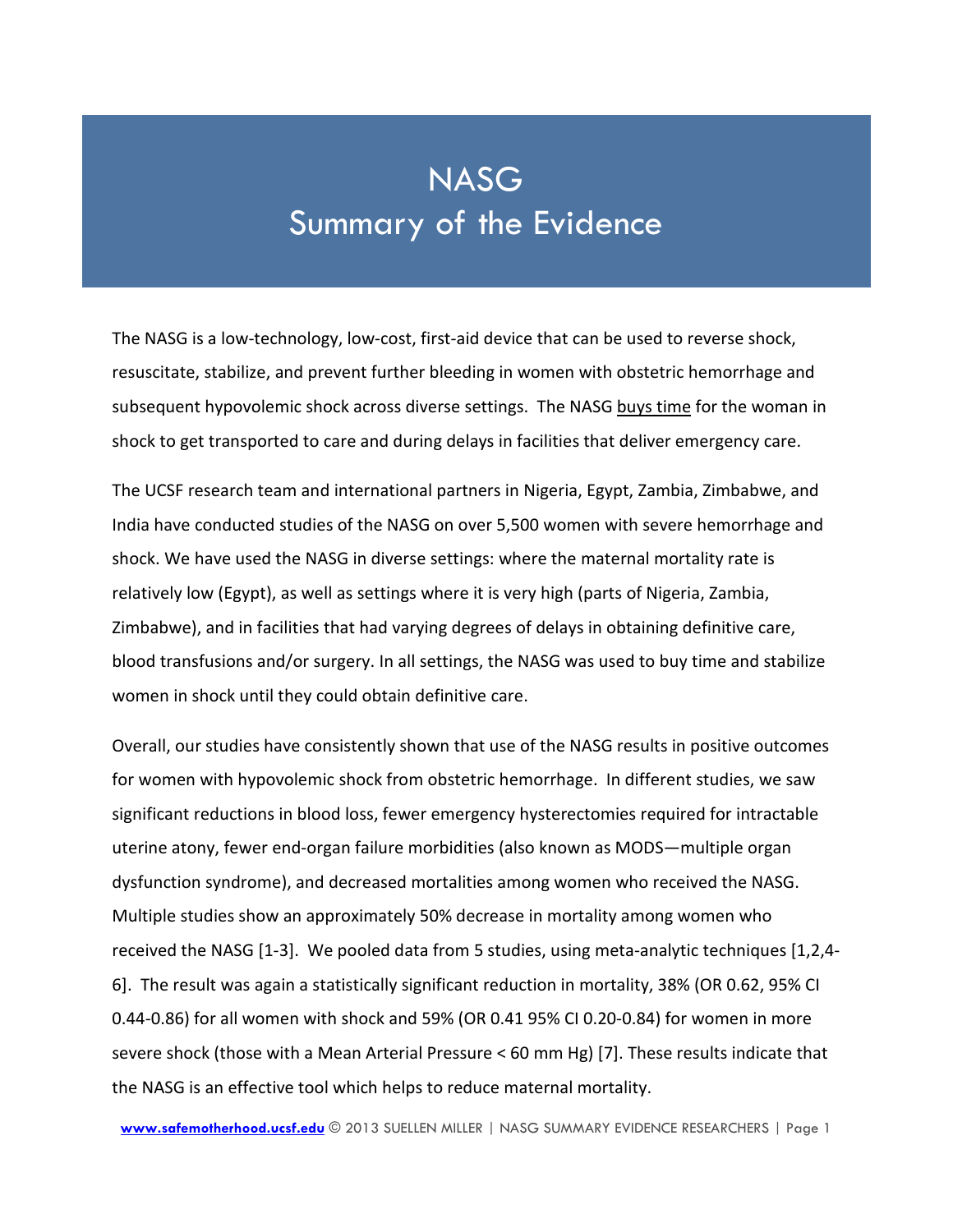Additionally, the NASG has helped significantly decrease the amount of time a woman needs to recover from shock. In Egypt, when the NASG group was compared to the pre-intervention group, median recovery times were 75 minutes vs. 120 minutes ( $log$  rank test = 8.99, p=0.003) [\[8\]](#page-2-4). In Zambia and Zimbabwe, we compared the recovery times from shock between the NASG group (170 minutes, IQR 96-299) and the control group (209 minutes, IQR 114-386) and again saw significant results (HR 1.25, 95% CI 1.02-1.52, p=0.03) [\[9\]](#page-2-5).

Between 2007-2012, we conducted a cluster randomized clinical trial in primary care facilities in Zambia and Zimbabwe. The purpose of this study was to see if earlier application of the NASG, at the community or primary health care level, also improved outcomes. Eight-hundred and eighty women were enrolled at the primary clinic level, where midwives conducted deliveries and there was no possibility of blood transfusion or surgery until after they reached the referral hospital. The results suggest that maternal mortality can be safely reduced by 54% (OR 0.54, 95% CI 0.14-2.05), when women with hypovolemic shock receive the NASG at a primary care facility prior to transportation to a tertiary care level facility for definitive care [\[9\]](#page-2-5).

In 2012, the World Health Organization (WHO), the International Federation of Gynecology and Obstetrics (FIGO), and the Global Library of Women's Medicine (GLOWM) all recommended the NASG as a tool that can be used to stabilize a woman while she is waiting for definitive treatment.

Further, the NASG is very cost-effective; a 2013 cost-effectiveness study found that for severe shock the NASG was either cost-savings or cost-beneficial [\[10\]](#page-2-6). The majority of the savings came from decreased use of other resources, such as blood transfusions and medications.

For a complete list of NASG research, including cost-effectiveness analysis and links to pdfs of the original publications, please visit our website: [ww](http://www.lifewraps.org/)w.safemotherhood.ucsf.edu.